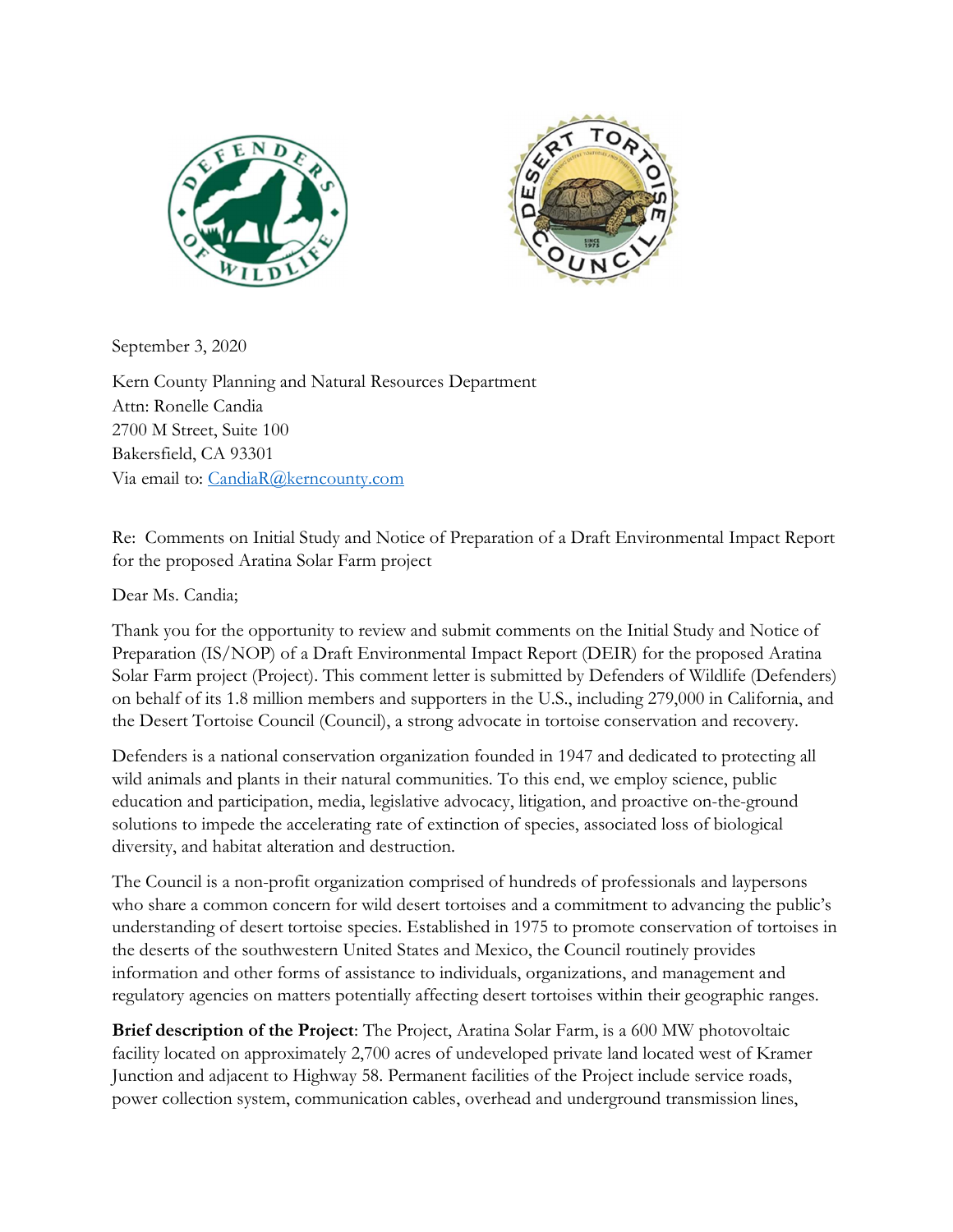electrical switchyards, substations, inverters, battery storage, and operations and maintenance facilities. The Project site would be cleared of natural vegetation, graded, and surrounded by a chainlink security fence.

Our comments on the IS/NOP for the Project are as follows:

1. Wildlife habitat linkages/desert tortoise: The Project is located within the range of the desert tortoise, a species listed as threatened under the federal Endangered Species Act and California Endangered Species Act. More specifically, the Project is located within the Western Mojave Recovery Unit for the species according to the Revised Recovery Plan for the Mojave Population of the Desert Tortoise (Gopherus agassizii).<sup>1</sup> The Project is also located within a habitat linkage for the species that connects populations in the Fremont-Kramer and Superior Cronese Critical Habitat Units.<sup>2</sup>

We recommend that a survey for the desert tortoise be performed that conforms to the current survey standards established by the U.S. Fish and Wildlife Service.<sup>3</sup> If the species is observed or adjacent to the Project site based on the survey, the Project applicant should be required to apply for and obtain an incidental take permit from the U.S. Fish and Wildlife Service and California Department of Fish and Wildlife.

If the species occurs on or adjacent to the Project site, the DEIR should include measures to avoid, minimize or compensate for unavoidable impacts. Such measures should include terms and conditions for incidental take permits issued to the Project applicant.

2. Wildlife habitat linkages/Mohave ground squirrel: We note that in the IS/NOP under Biological Resources, the project may have a significant adverse impact on "…the movement of any native resident or migratory fish or wildlife species, or with established native resident or migratory wildlife corridors, or impede the use of native wildlife nursery sites."

According to the map of Habitat Linkages and Wildlife Movement Corridors in the Desert Renewable Energy Conservation Plan (DRECP), the Project is located within a portion of the Desert Linkage Network (Attachment A). A map of this linkage is also available on DataBasin: (https://databasin.org/maps/new#datasets=85d73316b5ab4816b56ed21787ed78a2). This linkage is identified in the publication, A linkage Network for the California Deserts<sup>4</sup> and is associated with the Mohave ground squirrel, listed as Threatened by the California Fish and Game Commission. A description of this species and its linkage is provided on pages 88-90 of the linkage report. Important habitats and populations of the Mohave ground squirrel were identified in Figure C-39 of the DRECP (Attachment B).

<sup>&</sup>lt;sup>1</sup> U.S. Fish and Wildlife Service. 2011. Revised recovery plan for the Mojave population of the desert tortoise (Gopherus agassizii). U.S. Fish and Wildlife Service, Pacific Southwest Region, Sacramento, California. 222 pp.

<sup>&</sup>lt;sup>2</sup> Averill-Murray, R. et al. 2013. Conserving population linkages for the Mojave desert tortoise (Gopherus agassizii). Herpetological Conservation and Biology 8(1):1 – 15.

<sup>3</sup> https://www.fws.gov/nevada/desert\_tortoise/documents/manuals/MojaveDesertTortoisePreprojectSurveyProtocol\_2019\_v2.pdf

<sup>4</sup> Penrod, K., P. Beier, E. Garding, and C. Cabañero. 2012. A Linkage Network for the California Deserts. Produced for the Bureau of Land Management and The Wildlands Conservancy. Produced by Science and Collaboration for Connected Wildlands, Fair Oaks, CA www.scwildlands.org and Northern Arizona University, Flagstaff, Arizona http://oak.ucc.nau.edu/pb1/.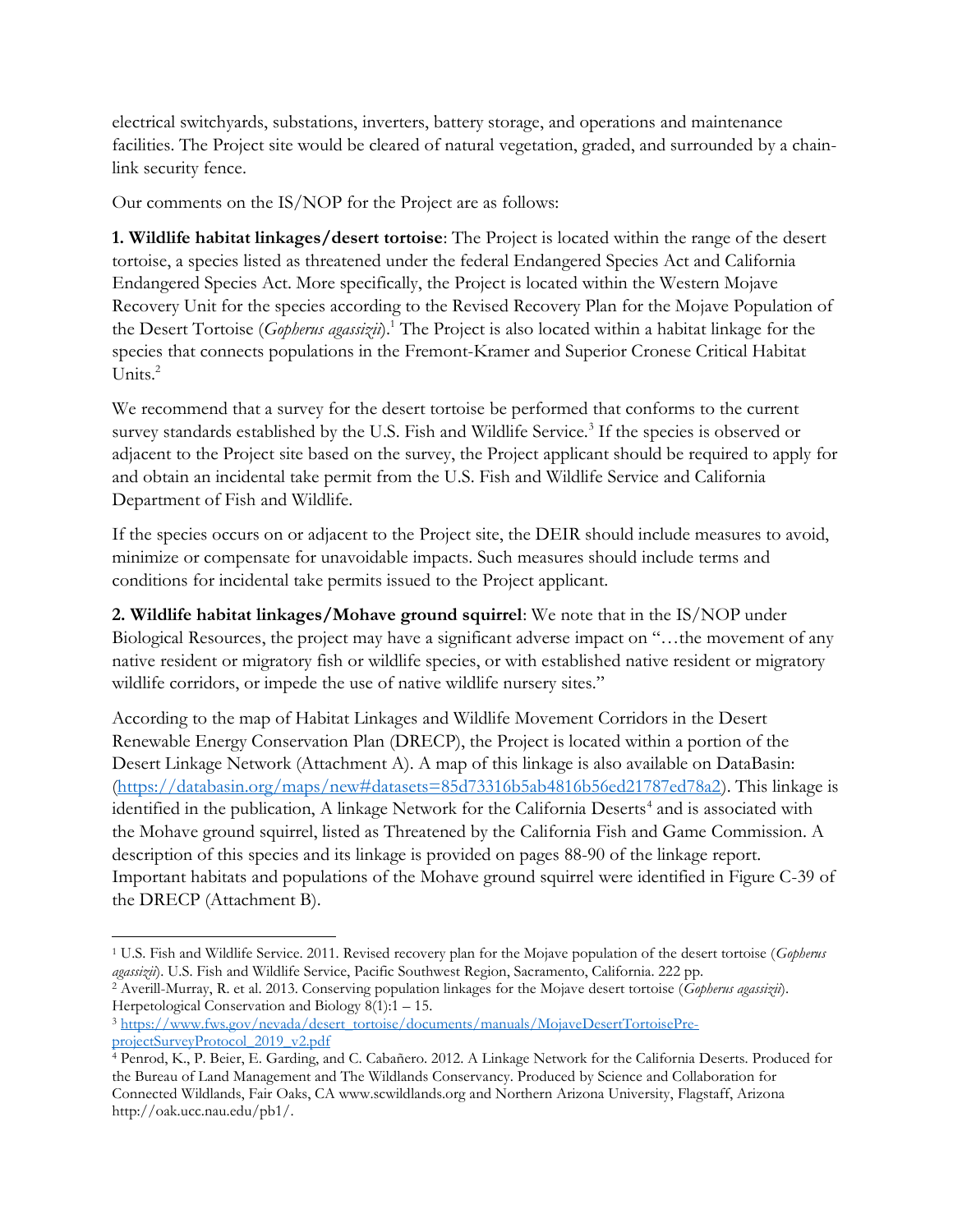In 2019, the California Department of Fish and Wildlife (CDFW) published *A Conservation Strategy for* the Mohave Ground Squirrel (Xerospermophilus mohavensis).<sup>5</sup> This strategy, initiated in 2006, was developed with broad participation and dedicated effort of more than 35 organizations, including state, federal, and local agencies, academia, consulting firms, and non-governmental organizations. Key findings and recommendations contained in the strategy include:

- The range of the Mohave ground squirrel is one of the smallest of any species of ground squirrel in North America.
- The greatest known cause of Mohave ground squirrel decline is habitat loss, which has led to a reduction of the species' range and a decrease in dispersal opportunities.
- Habitat loss for the species has occurred from urban and rural development, agriculture, military operations, energy development, transportation infrastructure, and mining.
- To recover the species, high-quality habitat must be available to support existing populations, allow for population expansion during years favorable for reproduction, and maintain genetic linkages between subpopulations.
- Along with continued threats from habitat loss and degradation throughout its range, climatic changes will likely place additional stress on the species, by causing further reduction of suitable habitat and necessitating shifts in its distribution and range.
- For maximum effectiveness, habitat conservation efforts should focus on areas that support existing core population areas, additional habitat should be preserved for dispersal and linkage between population areas (linkages), as well as for population expansion (peripheral population areas).
- Emphasize the critical conservation importance of habitat protection and restoration in planning and compliance documents.
- Establish guidelines for off-site mitigation, including mitigation ratios and management and monitoring recommendations.
- Establish off-site mitigation through conservation banks or other mechanisms.
- Develop best management practices (BMPs) to minimize take of MGS during all phases of project implementation, especially during ground disturbance phases.

We recommend that the DEIR for the Project thoroughly address the impacts of the project on the Mohave ground squirrel including its populations and habitat linkages in the project area. Numerous observations of this species are documented in the vicinity of the Project in the California Natural Diversity Database. Thus, we recommend that the species should be considered present and the project applicant be required to obtain an incidental take permit from the Region 4 office of the CDFW in Fresno, California. We anticipate that an incidental take permit from CDFW for impacts to the Mohave ground squirrel will include terms and conditions to avoid, minimize or mitigate such impacts, and that mitigation will require acquisition and permanent protection of private land habitat occupied by the species for adverse impacts than cannot be avoided. Alternatively, protocol-level surveys must be performed to ascertain absence of the species.<sup>6</sup>

<sup>5</sup> http://nrm.dfg.ca.gov/FileHandler.ashx?DocumentID=171301&inline

<sup>6</sup> California Department of Fish and Game. 2003 (revised 2010). Mohave ground squirrel survey guidelines. Unpublished guidelines produced by CDFG (currently CDFW = California Department of Fish and Wildlife). Sacramento, CA.